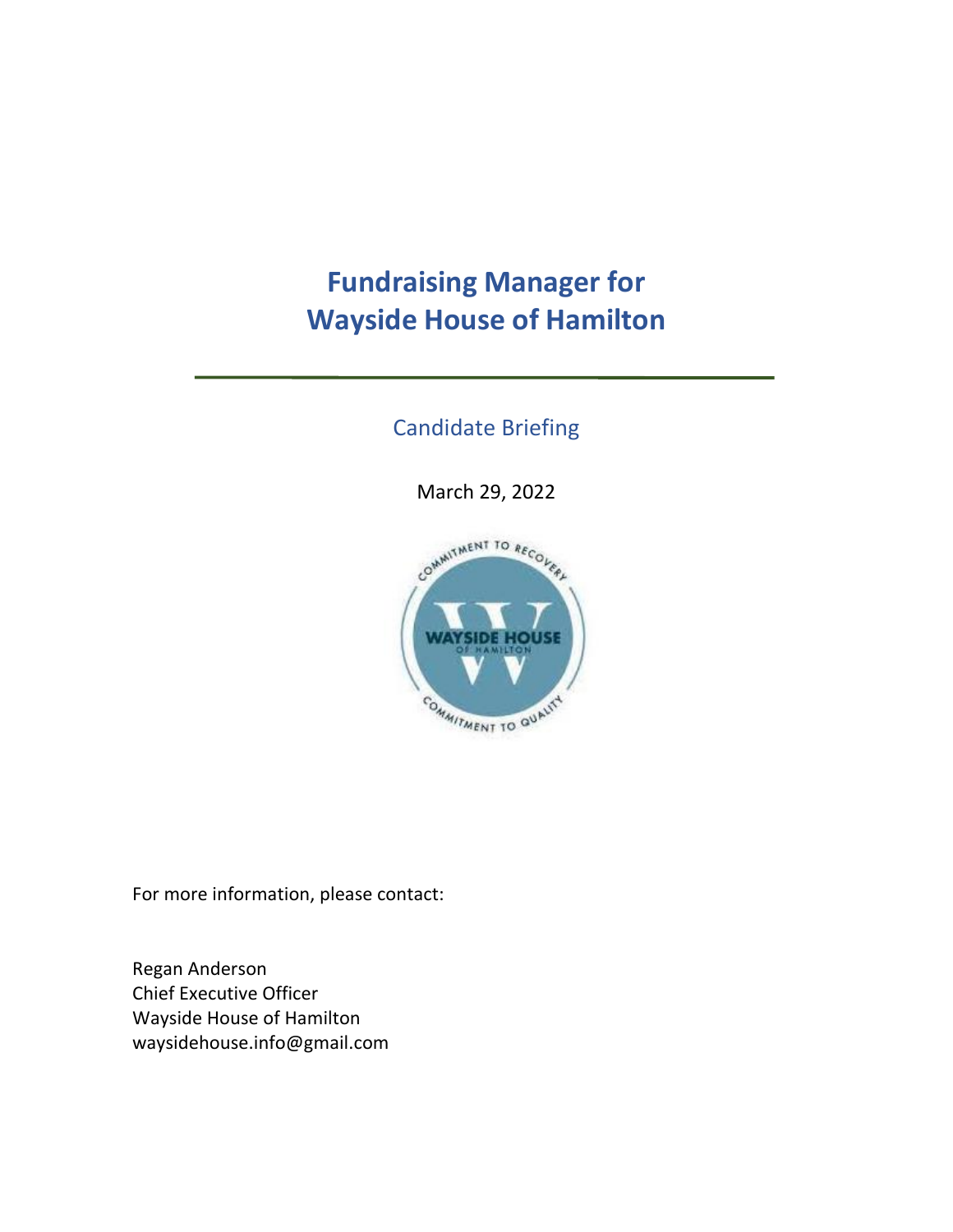## **Table of Contents**

Introduction

The Opportunity

About Wayside House of Hamilton

Ideal Candidate

Search Process Steps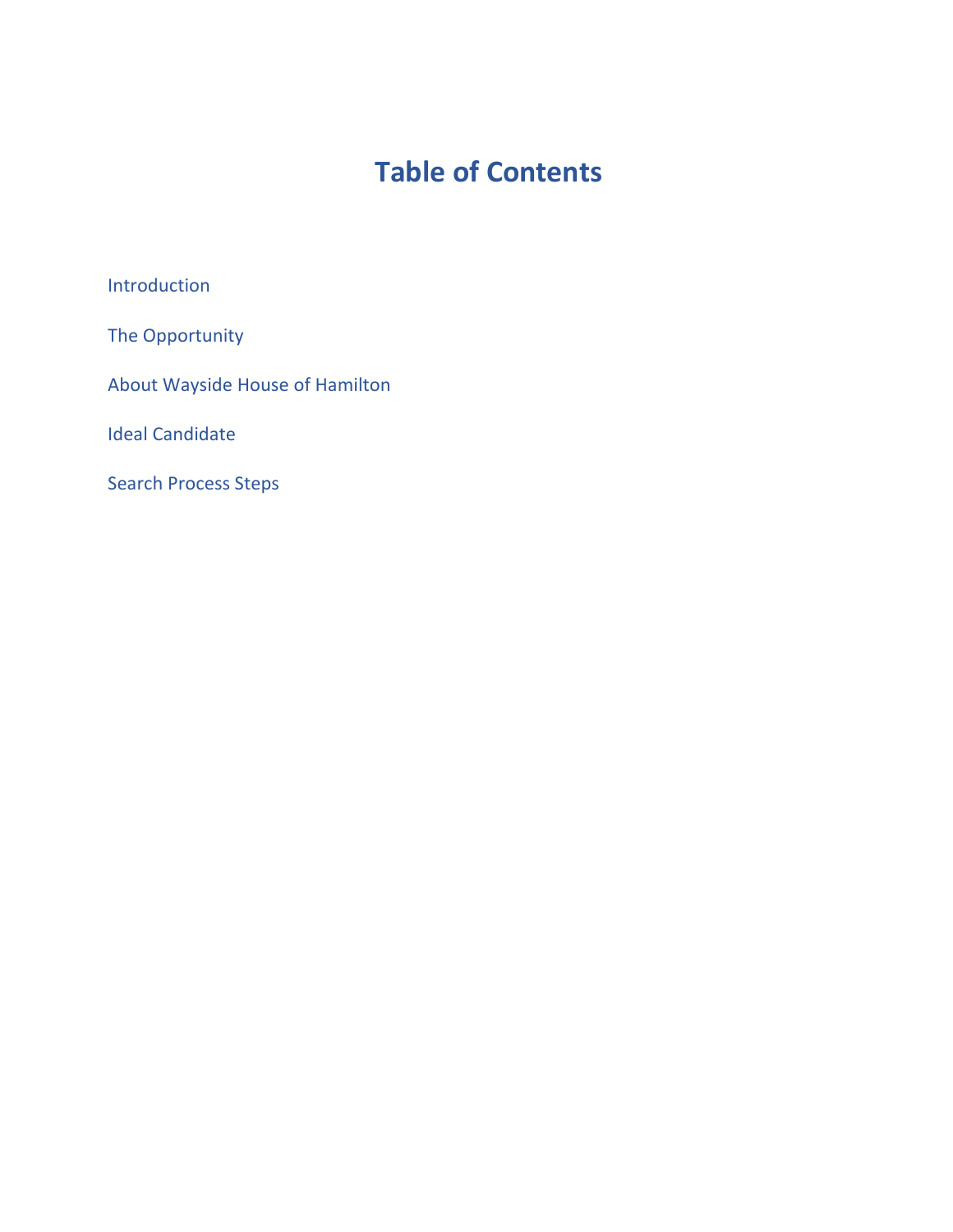## **Introduction**

On behalf of Wayside House of Hamilton and the many clients we support, thank you for considering this important opportunity. This Candidate Briefing contains an overview of the organization, position, salary range, candidate profile, our search process and a few points we would like to get your agreement on at the beginning of the search.

This document is intended to provide you with information and is up to date as of *March 29, 2022*. Some of the material may be subject to change. We will do our best to keep you informed of any new developments over the course of the search. At any time during the search process, should you have any questions or require further clarification, we would be happy to assist.

Please feel free to contact us should you have any additional questions. Thank you for your time and interest.

Sincerely,

Regan Anderson Chief Executive Officer Wayside House of Hamilton waysidehouse.info@gmail.com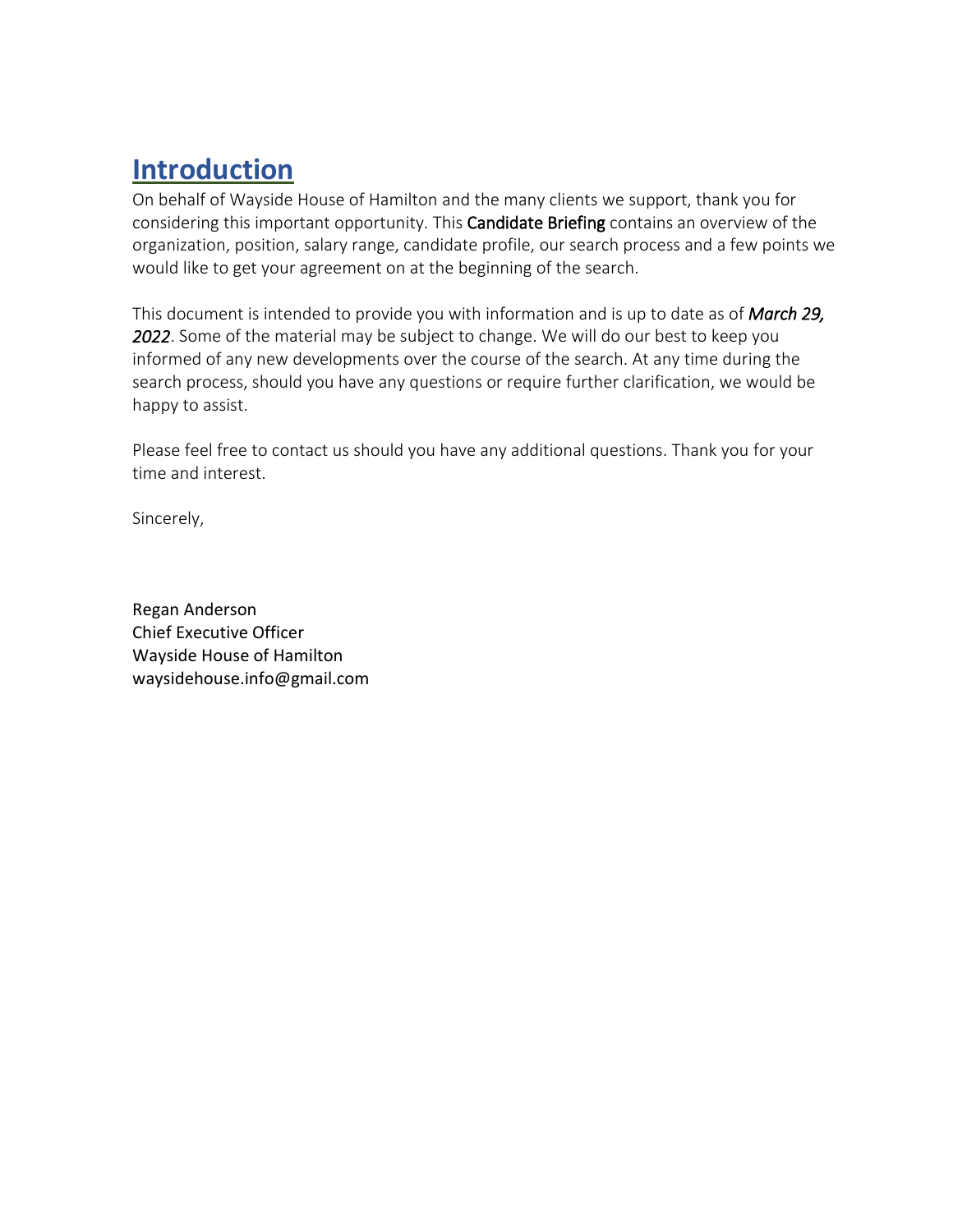### **The Opportunity**

Wayside House of Hamilton (Wayside) is embarking on an ambitious fundraising program. From 2019 to 2021, donations grew from less than \$25,000 to over \$300,000.

Wayside is offering an opportunity for an experienced fundraiser to get in on the ground floor with a small and focused charity whose goal is to raise over \$14M in capital for an expansion from 20 beds to over 60 beds in the next  $3 - 4$  years.

We are looking for a hands-on individual who is prepared to take on a variety of tasks and work seamlessly with a small management group. Required skills include experience in fundraising, capital campaigns together with a passion for working with the addiction and mental health community in Ontario.

We have begun putting in place supports that will maximize your chances of success. This includes being actively supported by an established and well-respected social change philanthropy consulting firm, The Fundraising Lab. They include:

- A major gifts/Capital Campaign Plan for Stage 1 *currently in development*
- Support for database management,
- Support for grant applications and impact reports,
- Board and senior management fundraising support, and
- Stewardship strategy and initial support for larger donors

These supports will be in place until at least January 31, 2023.

We have a vision and we have ideas. What we need is someone to help us execute. Someone that will bring ideas and be part of this growth journey for Wayside.

You will be walking into a program with lots of the strategic heavy lifting and thinking already in progress. You'll be able to build on that foundation and grow the program.

If you care about social change, have awesome problem-solving skills, are strategic and entrepreneurial; if you are comfortable with change and transition; if you like systems and processes and you're good at sweating the small details as well as seeing the big picture– then read on.

### The Details

Salary range: between \$75,000 and \$90,000 depending on experience and skills. Bonus: Available and based on organizational metrics. Benefits package: A standard package is available. Vacation: Three to four weeks of vacation depending on experience.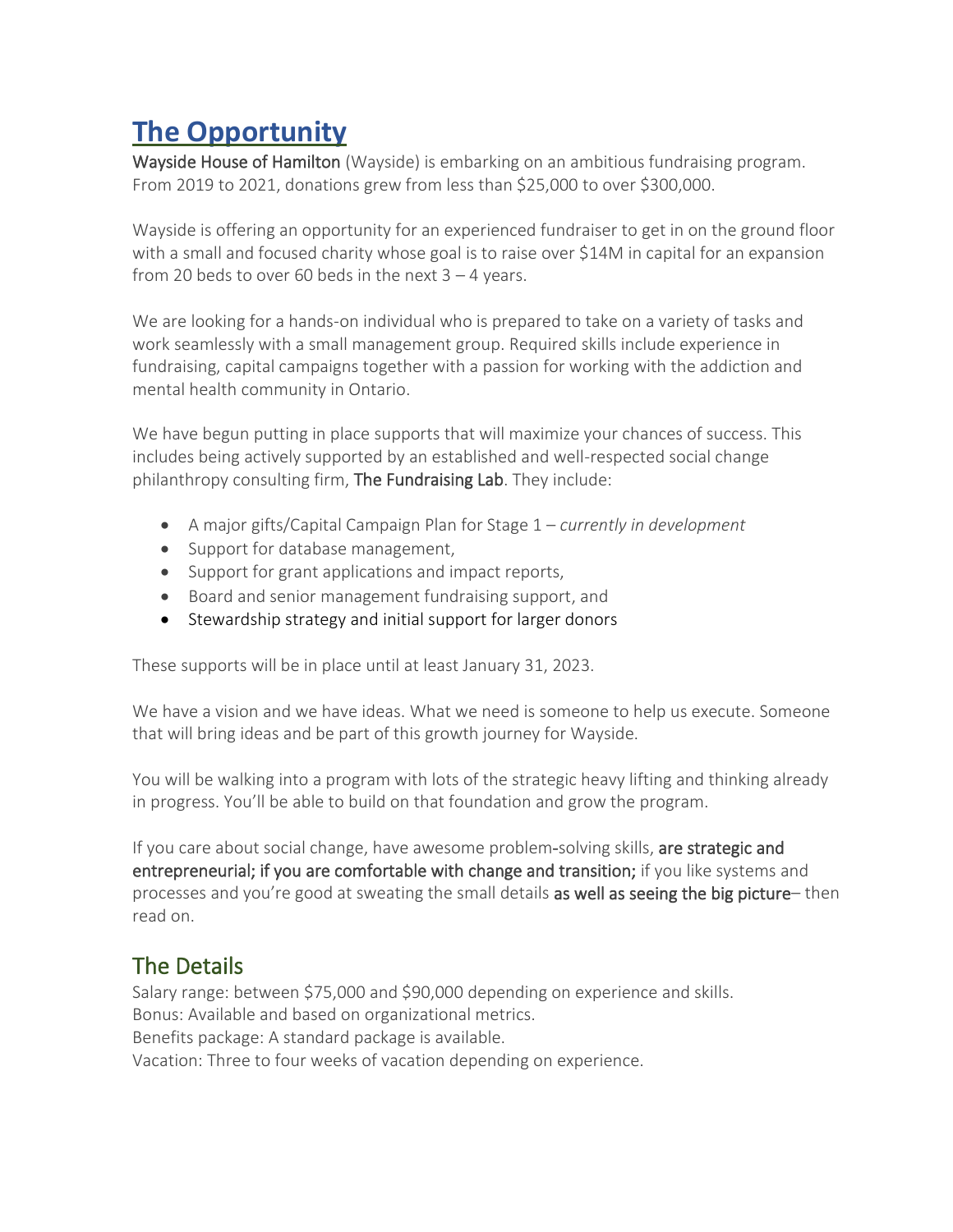### **About Wayside**

Wayside House of Hamilton is truly a unique service in Ontario. Founded in 1967, we are an integrated live-in treatment program for men living with substance use disorders (many with concurrent disorders).

With 70% of our residents coming from outside of Hamilton, we are a low-cost alternative to private health care for vulnerable men and their families who cannot afford private treatment. Wayside does not charge fees for accessing their live-in beds/programs or for their crisis beds.

Wayside receives government funding for residential care, which includes supportive housing. We are looking to grow our program from the current 20 beds to 60 beds.

These are our current programs:

- Pre-residential care supporting men before they enter the Wayside live-in program
- Residential Addiction Treatment personalized treatment, one-on-one counselling, group support and recreational programming
- Transitional Support comprehensive relapse prevention program and individualized plan for reintegration into the community
- Supportive Housing Wayside has 6 houses that help with transition from residential treatment to long-term stability
- Family Support Wayside provides families with mentorship, resources and planning
- Forever Aftercare™ the doors are always open and three crisis beds are available for any former resident who needs it long after they have graduated from the program.

Wayside has been consistent in our mission for 52 years: being there for men struggling with their relationship to substances and those living with concurrent disorders. Wayside has stayed the course, working one-on-one with men to address the barriers to achieving their goals of a sober life.

Diversity and inclusion have always been at the core of our values at Wayside. A diverse workforce with wide perspectives and creative ideas benefits our clients, the communities we operate and all of us as colleagues. We welcome applications from qualified individuals from all backgrounds. Persons with disabilities who need accommodation in their application process or those needing job postings in an alternative format may email a request to: [waysidehouse.info@gmail.com.](mailto:waysidehouse.info@gmail.com)

At Wayside, we strive to create a flexible work environment where our employees are empowered to do their best work. Several flexible work options are available and can be discussed throughout the interview process.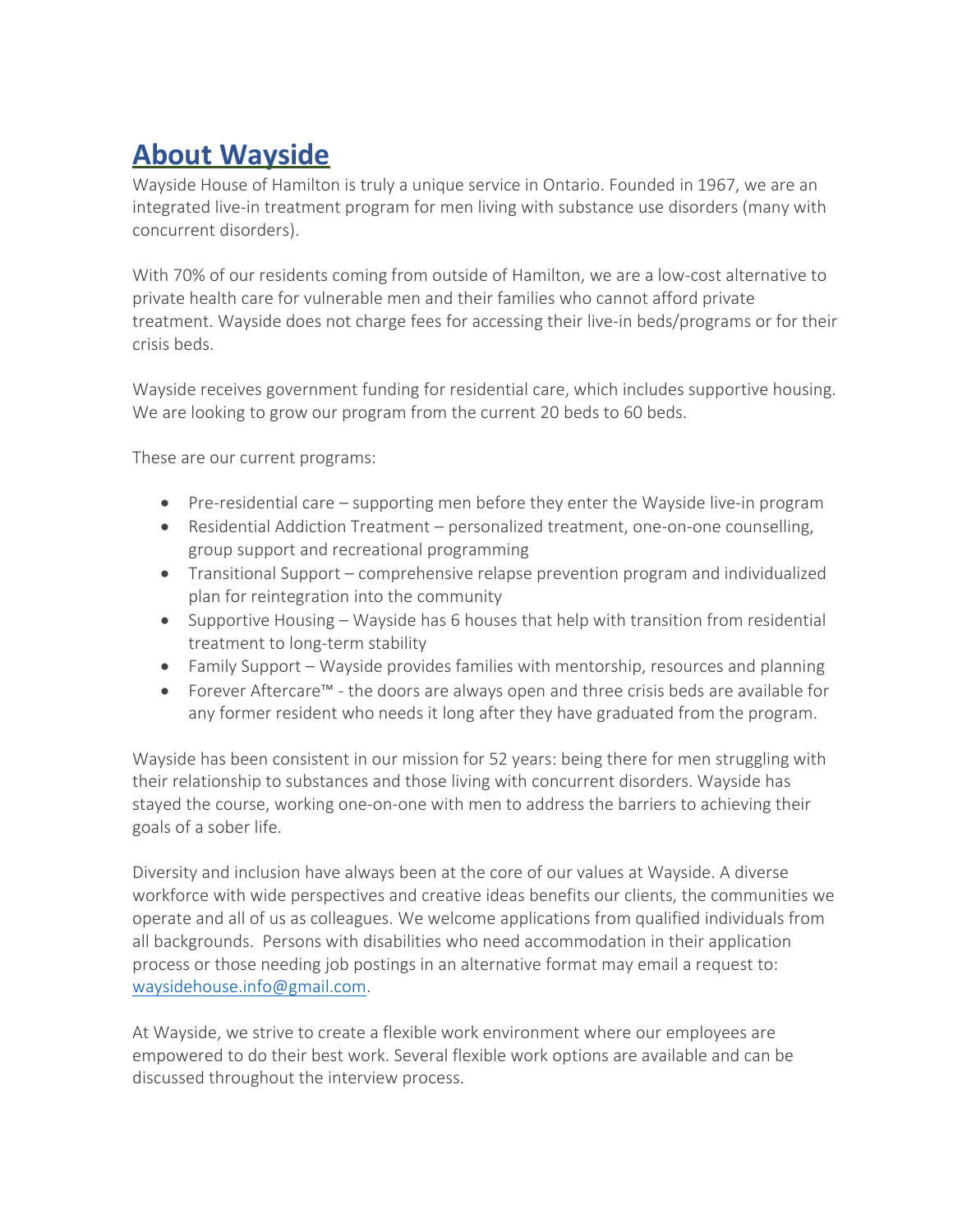We are a registered Canadian charity and are accredited by the Canadian Centre for Accreditation.

Currently, Wayside has a staff compliment of just over 20 staff at 15 Charlton Avenue in Hamilton.

### **WAYSIDE TEAM**

Wayside is a small but mighty team with an emerging fundraising program. While this new role will have the opportunity to connect with all staff, they will work most closely with the following team:

#### Regan Anderson, Chief Executive Officer

Regan Anderson, Honours Bachelor of Arts degree and a Master's degree in Applied Clinical Psychology, has been the Chief Executive Officer of Wayside for the past 25 years. Regan is the program lead for the Hamilton Hepatitis C harm reduction outreach and treatment team with the AIDS and Hepatitis C Secretariat of Ontario.

Regan began his clinical career in Stamford, Connecticut working in both residential and outpatient's settings. This included treatment of alcohol, drugs and work with methadone. Regan was director of Hamilton Men's Withdrawal Management Centre with Hamilton Health Sciences for several years prior to joining Wayside.

Regan is the co-chair of the Adult Mental Health and Addiction Secretariat of the Greater Hamilton Health Network (Ontario Health Team), co-chair of the Hamilton Drug Strategy Treatment Pillar and member of the Addiction and Mental Health Association advisory to the Ontario Centre of Excellence.

Regan also chairs the provincial Residential Community of Practice with Addictions and Mental Health Ontario and chairs the Concurrent Disorders Advisory of Mohawk College where he is also an instructor. He is a director on the Board of Directors of Addiction and Mental Health Ontario. Regan is the recipient of the 2017 Individual Champion, Minister's Medal, recognizing excellence in quality and safety.

Regan is a strong proponent of client choice and flexibility of care while recognizing the value of harm reduction.

#### John Hartnett, President and Chair of the Board of Directors

John Hartnett, MBA, is passionate about leveraging innovative solutions to help people live to their fullest potential. Through his career at Sun Life Financial, John bridges the gap between business needs and Information Technology solutions to help ensure that Sun Life's clients achieve lifetime financial security and live healthier lives.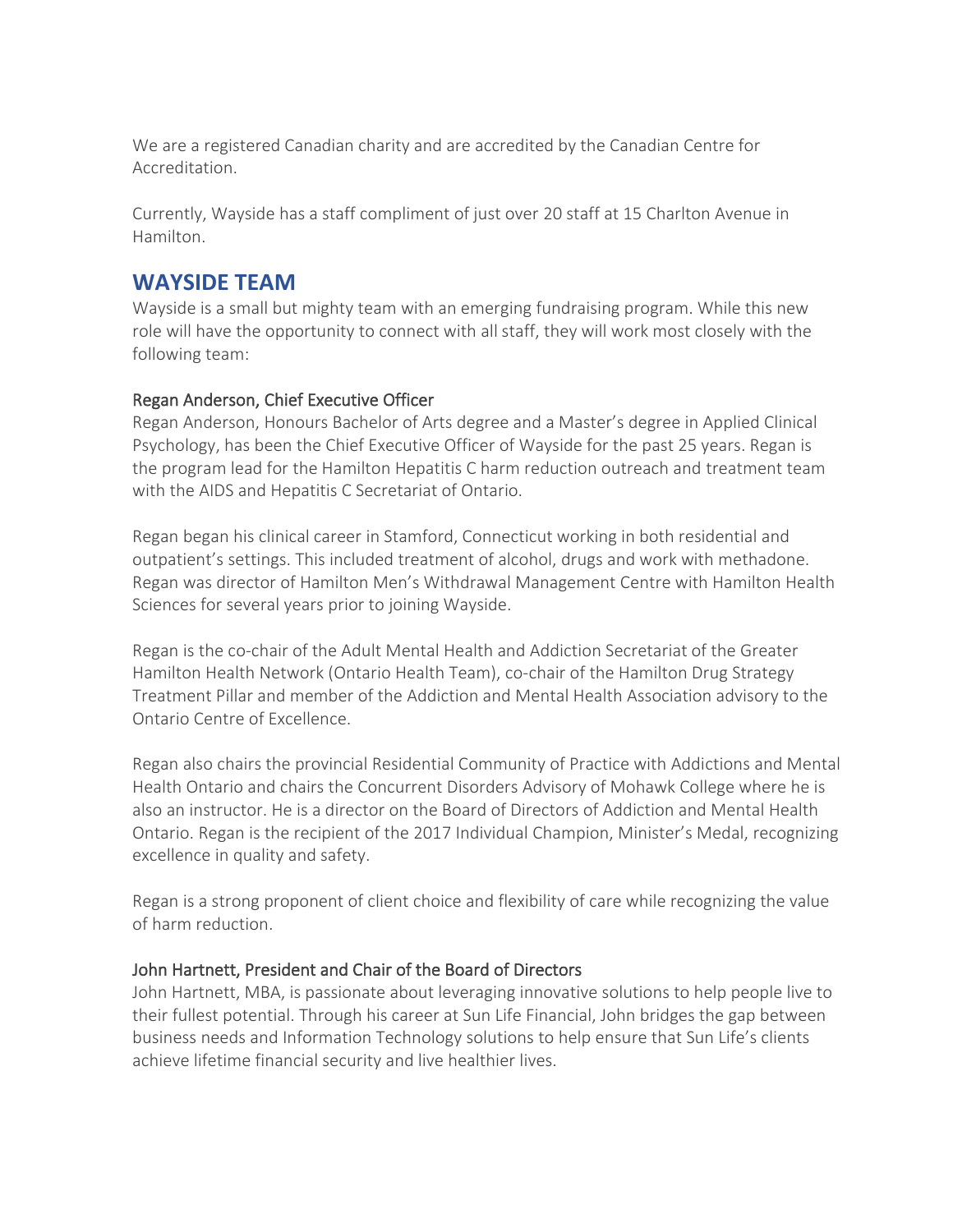For the past 12 years, John has been actively involved at Wayside. As President of the Board of Directors, John has overseen the organization attain voluntary accreditation, adopt safe spaces, offer crisis beds, include Opioid Agonist Treatment, and ensure all programming is trauma informed.

John believes that men who are actively seeking recovery deserve respect and quality care. His goal is to ensure that Wayside plays a prominent role in the complex process that returns fathers, brothers, and sons to their roles in society, the workplace, and the family. His hope is that by helping men directly cared for by Wayside, a ripple effect will positively impact the lives of many.

#### Gordon Conlin, Director and Member, Business Development Committee

Gordon Conlin, BA, CPA has been a director of Wayside for 3 years and sits on the Business Development subcommittee of the Board of Directors.

Prior to joining the Board, Gordon worked with KPMG in Vancouver and Toronto for 10 years and then went on to become a founding partner of Spectra Securities Software, a technology company based in Toronto serving the Canadian investment community. He also is a director of a hardware technology company in St. John's, Newfoundland & Labrador and has served as a board member in various organizations within the United Church of Canada.

While at Wayside, Gordon has worked with his fellow Board members to initiate a fundraising strategy through sourcing and engaging The Fundraising Lab as well as working with an external consultant to write a 35-page Business Plan published in January 2022 detailing the expansion strategy for Wayside.

Gordon is currently retired and living in Mississauga with his wife, Cecilia.

#### **FUNDRAISING LAB TEAM**

Since The Fundraising Lab team will be critical partners in Wayside's fundraising journey, you may want to know a bit about some of the key folks you'll be working with.

*Cathy Mann, MA, CFRE* is an award-winning fundraising professional, named the 2018 Outstanding Fundraising Professional by the Association of Fundraising Professionals (AFP), Greater Toronto Chapter; recognized for excellence in scholarship by Saint Mary's University of Minnesota in 2015 for her thesis entitled: The Role of Philanthropy in Collective Impact; and during her time as Executive Director, Frontier College Foundation was awarded the Excellence in Fundraising for Small Shops Award, from International AFP, representing 30,000+ fundraisers from 7 countries.

Strategic, action-oriented, and with a wealth of experience gleaned over three decades working on the front lines in the charitable sector, Cathy takes a hands-on approach to creating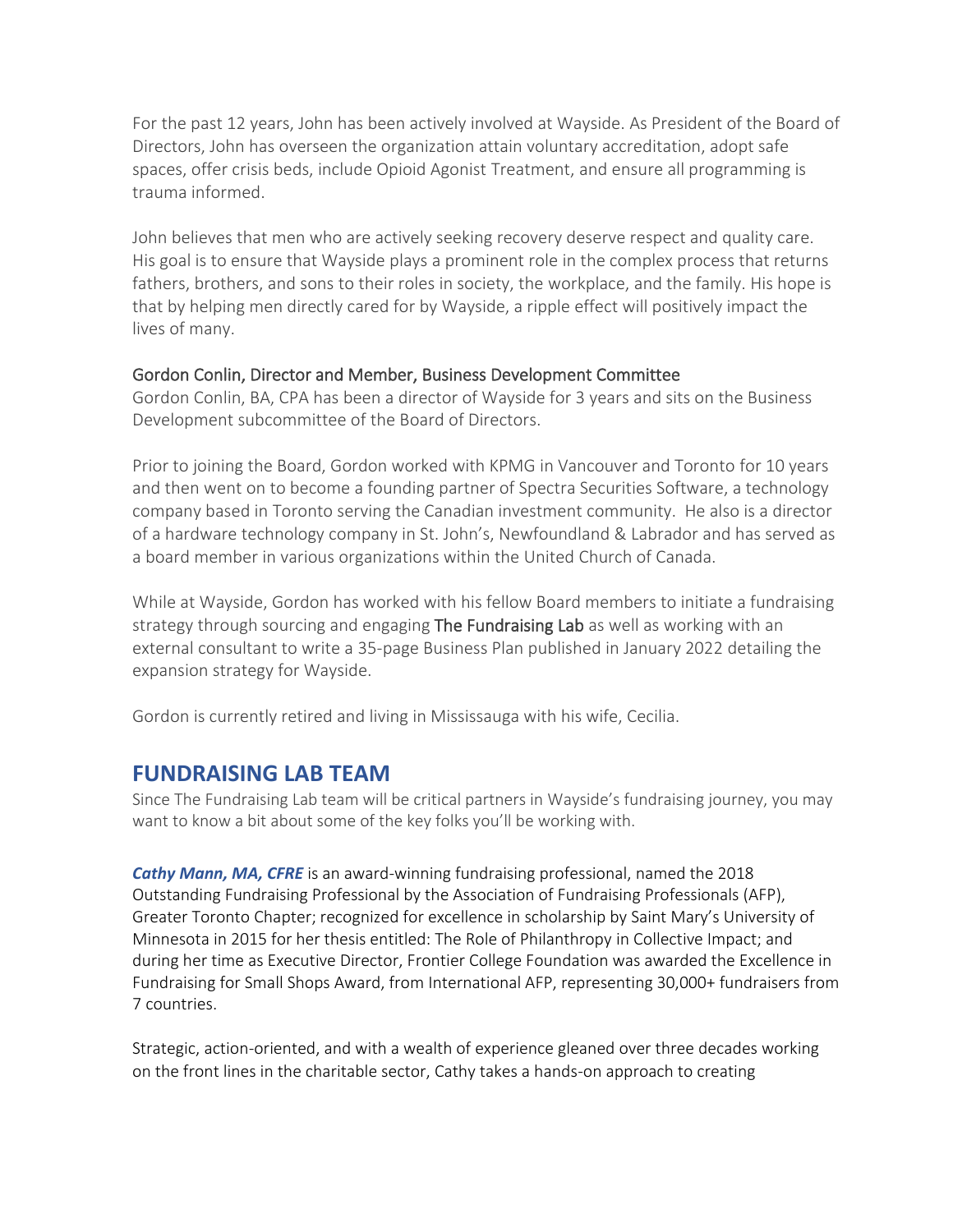measurable and sustainable results for her clients. With 20 years of teaching College and University students, Cathy brings her teaching experience to every client and project she works on. Most importantly, she likes to have fun at work. So, if you're not prepared to laugh a bit, Cathy is not your Mann.

*Anne LeMesurier, MA:* As an expert in database management, fundraising technology and digital giving, Anne is the brains behind the systems, technology and operations side of the business. She helps clients achieve optimum information flow, streamlined and simplified processes and strong digital strategies that spike awareness and measurably increase donor giving at every level.

Prior to working with Cathy, Anne supported a successful \$1.2 million endowment campaign, provided bequest programming support balancing database, reconciliation with finance, board support and programming.

*Stephanie MacGregor* has been helping organizations articulate their vision and connect with audiences for over two decades. She has extensive communications experience in both private and non-profit sectors. She also has over a decade of experience in revenue generation and strategic planning.

Prior to working with The Fundraising Lab, Stephanie worked for clients as diverse as Algonquin College, SOS Children's Villages, University of Ottawa Heart Institute and the Co-operative Development Foundation, working both as an independent consultant and in partnership with a large national fundraising consultancy. She was also Executive Director of the Dave Smith Youth Treatment Centre Foundation, where she managed fundraising, staffing, volunteers, an annual campaign and multi-million dollar fundraising campaign.

### **Ideal Candidate**

We are looking for someone who has strategic thinking and problem-solving abilities to support Wayside during what we expect will be a period of great growth and activity.

You treat everyone with respect and recognize that success is a result of the effort of everyone involved.

You lead with humility, you collaborate, you take your work seriously, but not yourself. Laughter is important to you.

You are comfortable working with all kinds of people: male youth, men, community members, program and senior staff, sector leaders, donors, volunteers.

You understand that working in a small fundraising shop means that you need to be strategic, problem-solve and be hands-on. And you excel in rolling up your sleeves to get done what is needed. We expect the same of everyone who joins the team.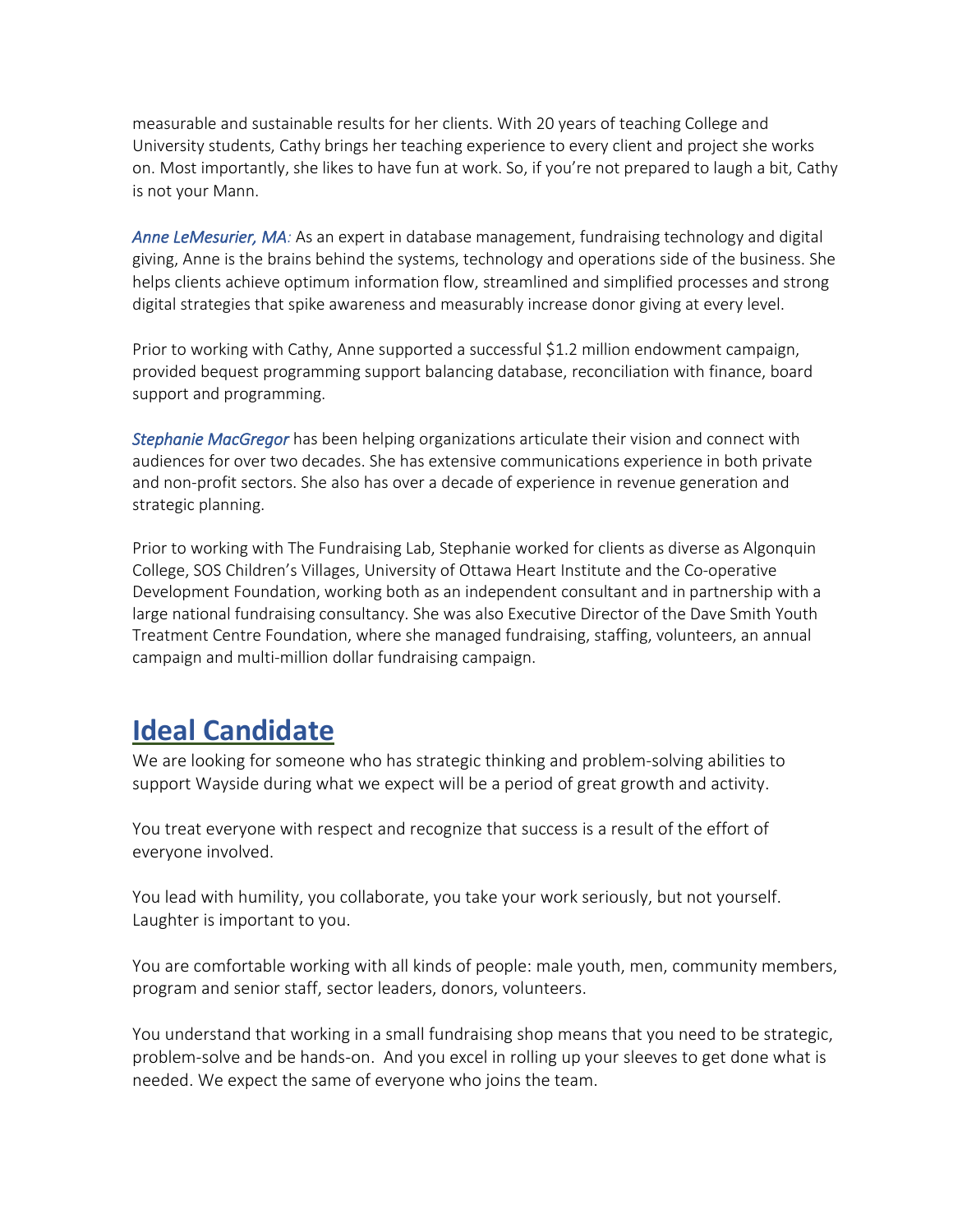#### How we see the breakdown of the role:

#### Major Gifts, Foundation Giving and Annual Donations

• Wayside has already had some success with foundation giving. We're looking to grow the granting program and establish a major giving program. And we've already done some thinking regarding major gifts. The right candidate would deliver on some of the planning that will be established and along with other annual donations, reach \$500,000 per year in 3 years' time.

#### Capital Campaign

• Wayside has already conducted a business plan and are looking to establish a capital campaign that would raise \$14M in 2 stages over the next  $3 - 5$  years. The campaign plan is being developed and the foundational work for a successful campaign will be rolling out as you join the team. You will then implement the activities needed to reach goal.

#### Special Events

• Organize Wayside's main fundraising event each year, *Step Up for Wayside*

#### **Stewardship**

• The Stewardship Plan will be written and will need your leadership in its rollout. Specific stewardship activities will already be underway with granting organizations and key sponsors of the *Step Up for Wayside* event.

#### Infrastructure

- You'll present monthly updates to the Board of Directors on fundraising activities
- You will manage and review quarterly fundraising reports generated by the Thrive Group (external accounting firm)
- You will manage Wayside's relationship with The Fundraising Lab which includes the database, grant writing and major gift initiatives and stewardship of existing donors, foundations and corporate sponsors.
- In time, you will make a business case for growing the fundraising team to meet the goals set out by Wayside.

#### What you bring:

- At least 5 years' experience with demonstrated success at building fundraising programs and delivering results
- Experience in major gifts and/or grants, capital campaigns and stewardship programs
- Comfort with managing multiple projects and responsibilities at once
- Experience in supporting the CEO, Board of Directors and working with and managing external consultants
- A desire and ability to learn quickly and deliver results while working independently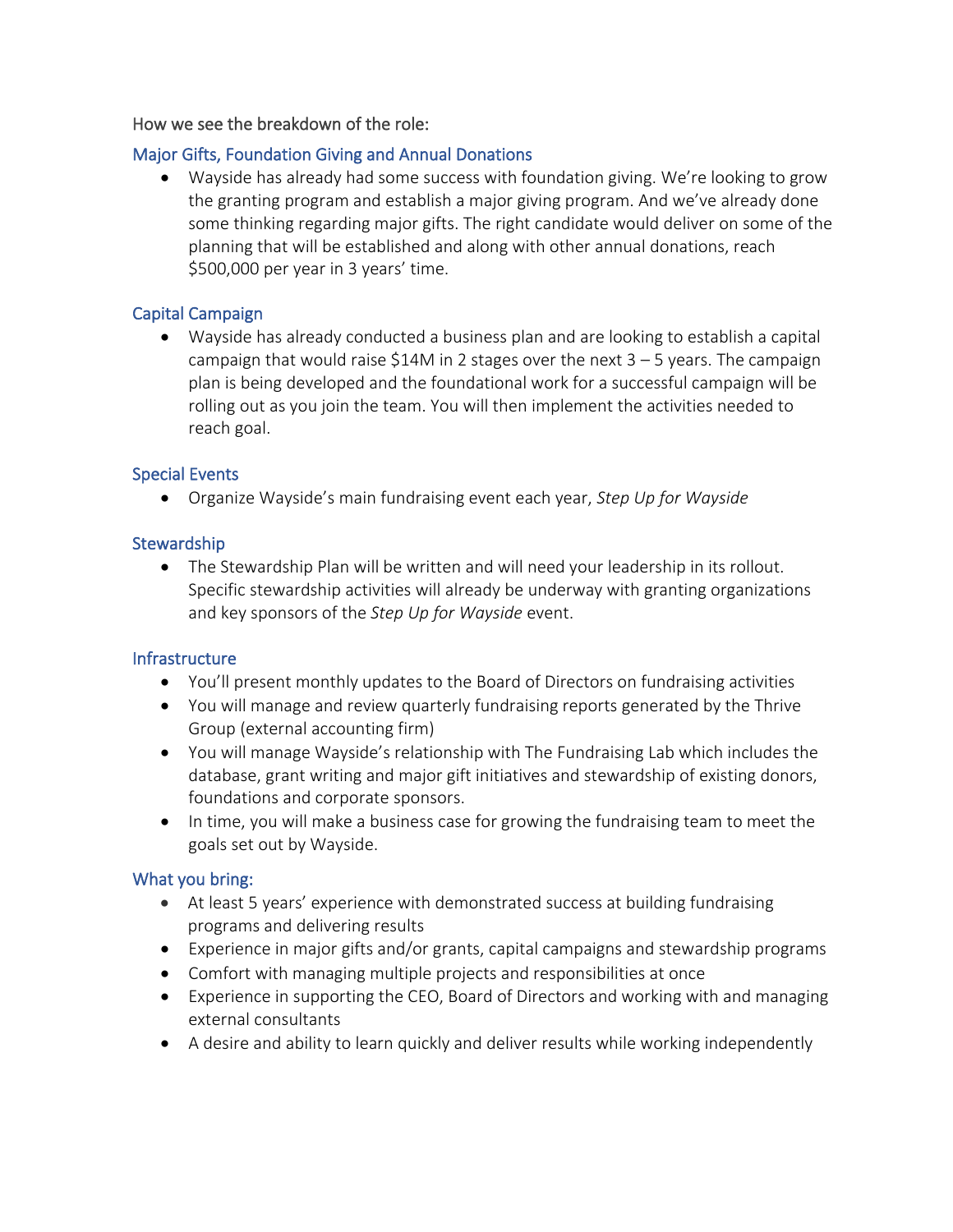- Excellent organizational skills, particularly around handling competing priorities and scheduling work in advance
- Excellent verbal and written communication skills
- Marketing and social media campaign experience
- Experience in Word, PowerPoint, Excel, database systems and Grant Connect. Knowledge of Canada Helps DMS is an asset
- Bonus: experience in healthcare and/or substance use disorders
- Bonus: professional fundraising designation
- Bonus: experience and ambition in growing a fundraising organization from the ground up

#### **What we offer:**

- At-home work
- A small but mighty team
- A modest professional development budget and working with a leading social change fundraising firm
- The opportunity to make a difference in the world

### **Search Process**

#### 1. Application

Now that you have seen this candidate briefing and learned more about this opportunity, we hope you'll send in your cover letter and resume to Regan Anderson, CEO of Wayside. We expect your resume to impress us with your accomplishments and skills. We also want you to WOW us in your cover letter. To apply in confidence, send your cover letter and resume to: waysidehouse.info@gmail.com.

#### 2. Preliminary Assessment and Meeting

Each resume will be reviewed and assessed against the job description criteria. Candidates with the strongest match to the job's needs will be screened with an initial one-on-one meeting with a representative from The Fundraising Lab to assess skills. These meetings will be conducted virtually via phone or Zoom.

#### 3. First Interview

Based on the skills assessment interview and each candidate's interest, a small group of candidates will be invited to a first interview. Whether invited to a first interview or not, all candidates who participated in the preliminary assessment will be notified of their status at this point in the process.

We will provide a list of some questions in advance. Some questions will be spontaneous. During the first interview, candidates will meet with Gordon Conlin and Cathy Mann from The